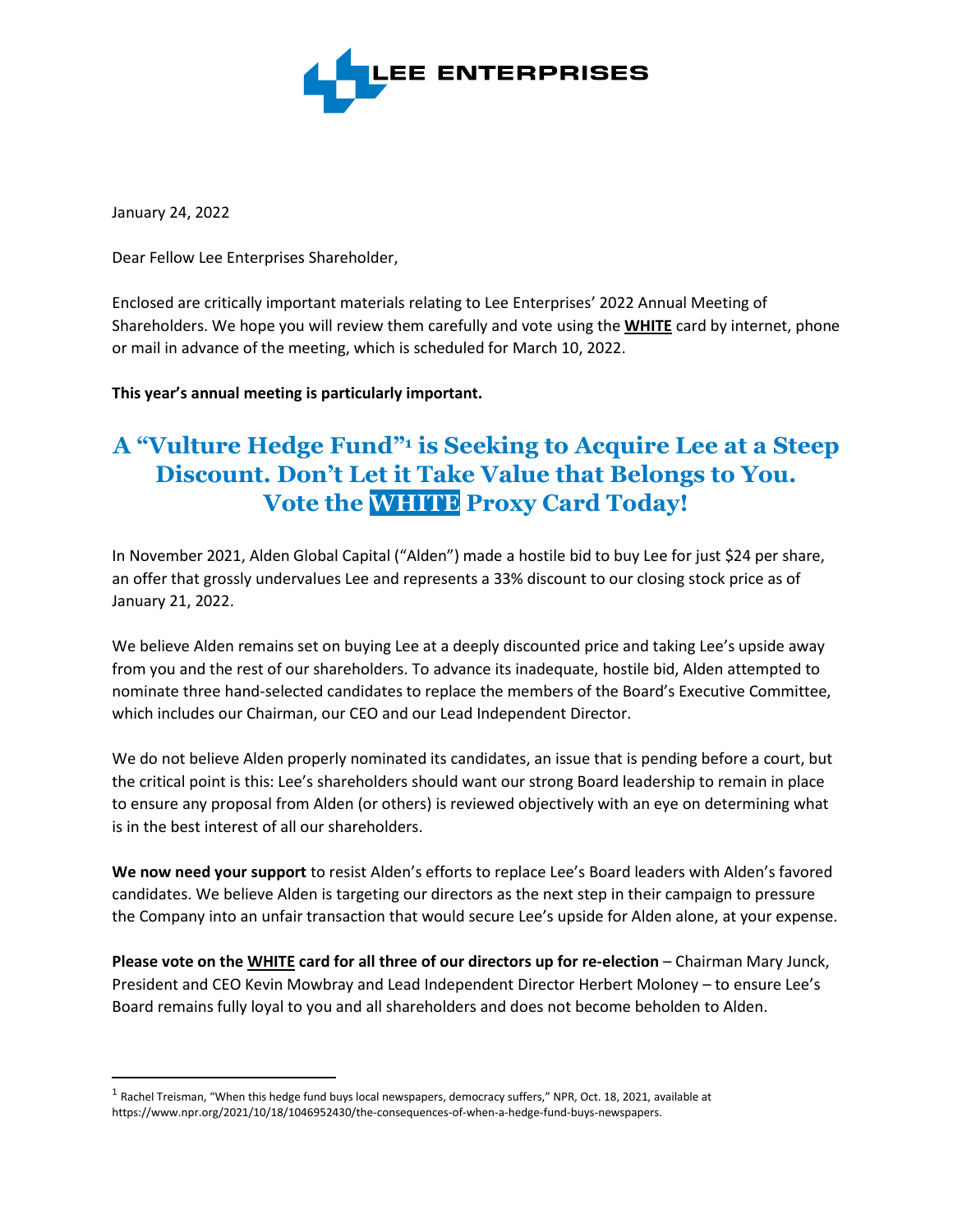### **Lee Is on a Path to Create Significant Value**

Lee is executing a clear strategy that has positioned the Company for rapid growth and expanded profitability**. In 2021, Lee was the fastest growing digital subscription platform in the industry, with over [65% year-over-year growth](https://investors.lee.net/news-releases/news-release-details/lee-enterprises-reports-continued-revenue-and-adjusted-ebitda) in digital subscriptions.**



#### **Our Digital Transformation is Working: Lee Digital Subscription Growth Leads the Industry**

Lee has always been focused on delivering relevant, local information to our audience and assisting local and national businesses in reaching their audiences. Lee has transformed from traditional newspapers to a digital-centric business, and we remain on track to achieving our goal of having 900,000 digital-only subscribers by the end of 2026. Our full-service digital marketing services agency, Amplified, is also growing rapidly, with [revenue up 43% last year,](https://investors.lee.net/news-releases/news-release-details/lee-enterprises-reports-continued-revenue-and-adjusted-ebitda) and we expect Amplified to generate \$100 million annually in revenue by the end of 2023.

We believe our strategy of aggressively expanding our digital businesses and capabilities is paying off and will create significant value for our shareholders over time. We also have improved our debt structure and continue to strengthen our balance sheet, which will enable us to make the necessary investments in talent and technology that help fuel recurring sustainable revenue growth.

# **Lee has the Right Board and Leadership to Drive Value**

**Since 2019, we have added three new independent directors with the aim of ensuring Lee's Board has the necessary expertise to help Lee create value for shareholders.** Each of those new directors has experience in digital businesses, including online news and digital media. Two of our new directors also have experience evaluating and executing capital markets and M&A transactions, which will help the Board thoughtfully and objectively review any alternative pathway for creating value for our shareholders.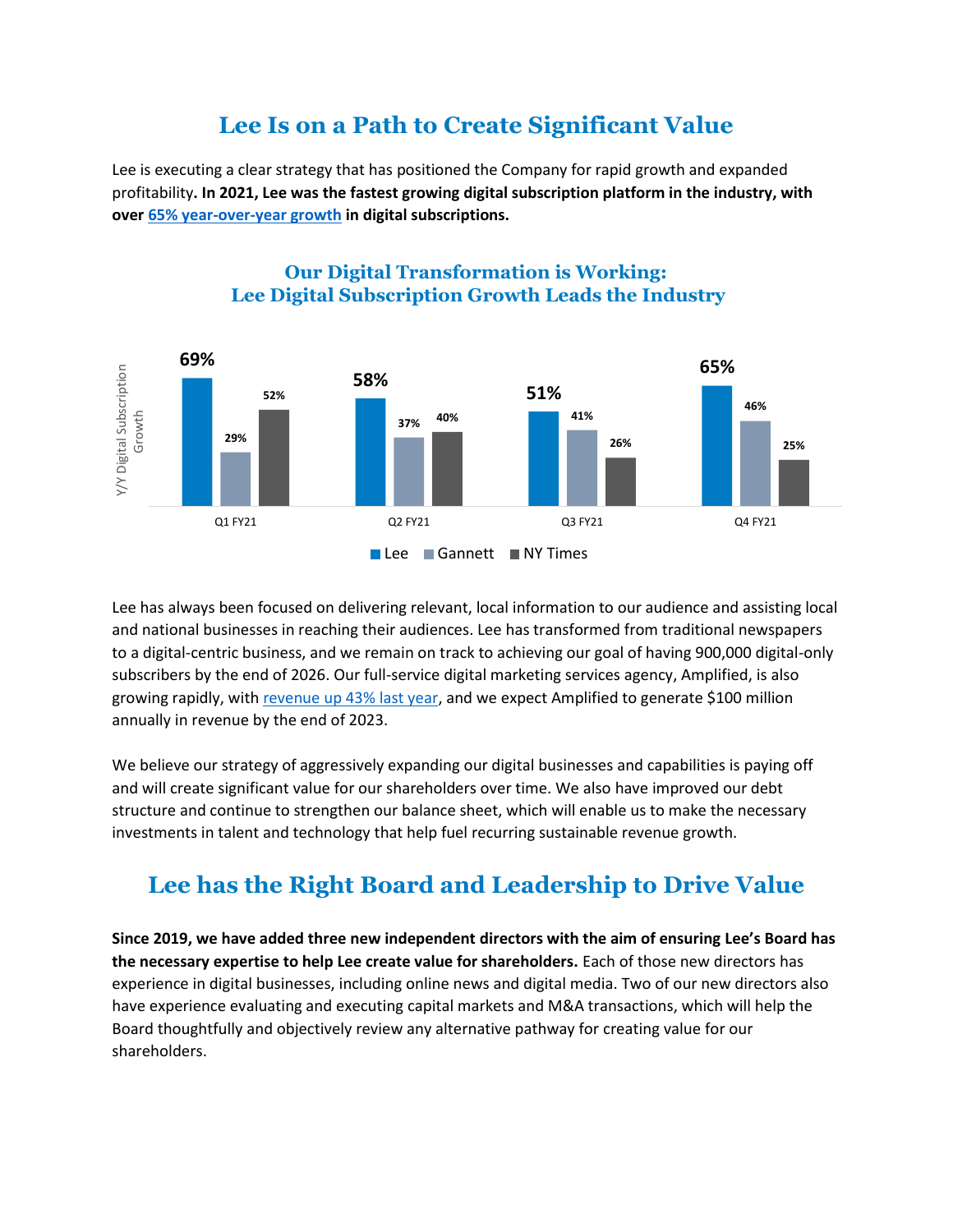**As a Board, we have comprehensive expertise in the disciplines that are most relevant to Lee:** digital content, subscriptions and advertising; traditional publishing and advertising; corporate finance and M&A; business development and operations; executive leadership; and corporate strategy. We believe this thoughtful Board composition ensures Lee will foresee risks and opportunities and plan accordingly. More detailed biographies of our directors are contained in the enclosed proxy materials.

**Importantly, we believe that Alden seeks to substantially overhaul Lee's Board and leadership team not because the Board is deficient, but precisely because the Board has shown it will be thoughtful and thorough, and therefore unwilling to sell Lee at the unreasonable and unfair price that Alden has proposed.**  The Board carefully considered Alden's proposal with the assistance of its financial and legal advisors and unanimously determined that Alden's proposal grossly undervalues Lee and is not in the best interests of Lee and its shareholders.

We encourage you, as a Lee shareholder, to support the Board – and ensure the Board has the leadership to protect investors and continue to resist Alden's lowball bid – by voting online, by phone or by mail, using the WHITE proxy card.

## **Protect Your Investment in Lee – Vote the WHITE Proxy Card**

Lee is making great progress transforming from a traditional newspaper publisher into a digital-first business with unparalleled local brand recognition and presence in its markets. We have confidence that the Company's strategy and execution will create significant value for shareholders over the near- and long-term.

### **To ensure Lee's shareholders receive the full benefit of Lee's opportunities and business plan, we URGE you to vote "FOR" ALL the Board's proposed nominees by using the WHITE proxy card.**

Please review the enclosed materials and vote at your earliest opportunity.

Thank you for your continued support, interest and investment in Lee Enterprises,

**The Lee Enterprises Board of Directors**